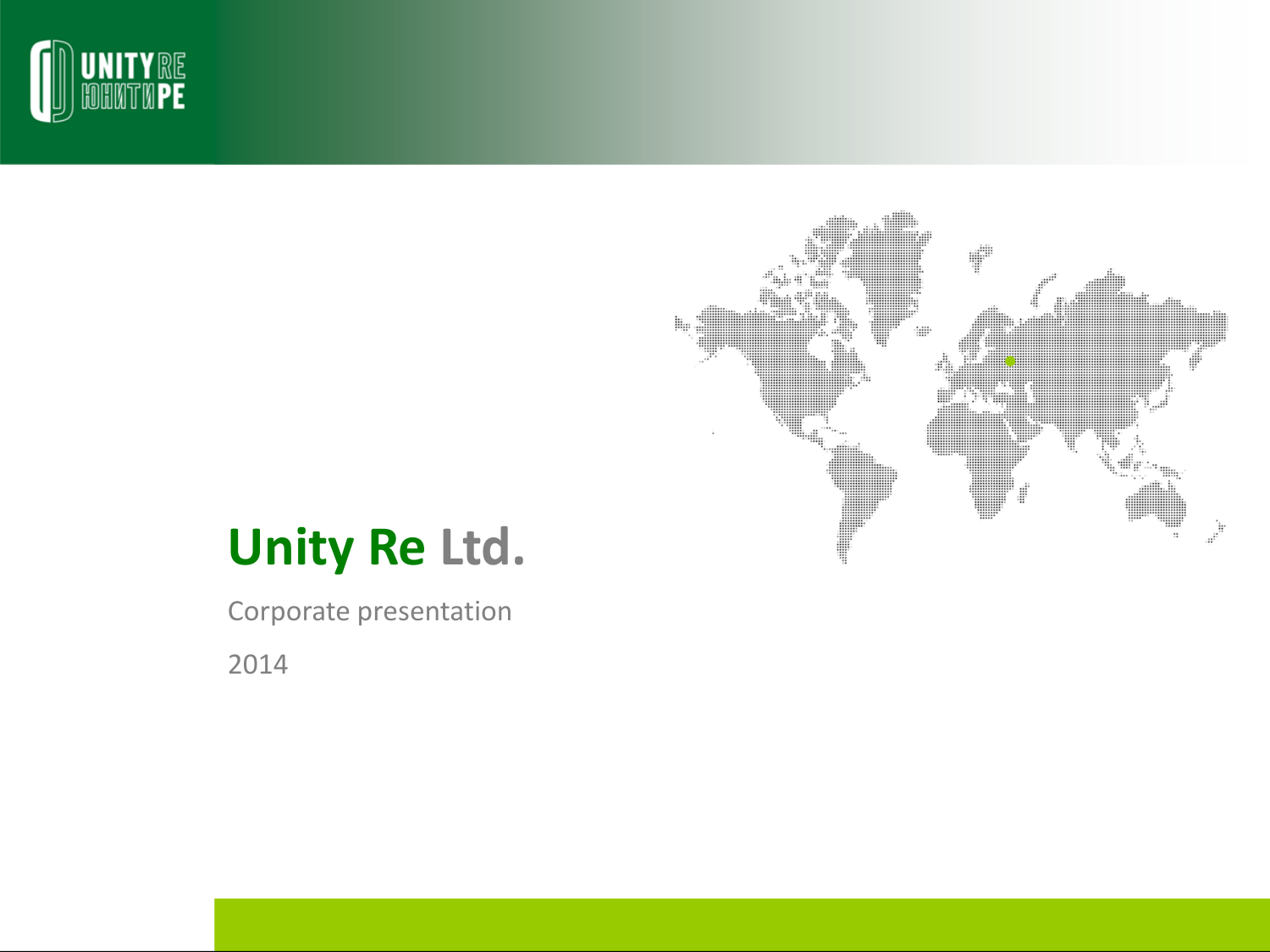

## **Success in brief**

## **2013 key results:**

| $\bullet$ | Outturn:                          | 81,7%                                                                                   |
|-----------|-----------------------------------|-----------------------------------------------------------------------------------------|
| $\bullet$ | GWP:                              | 2 328,9mln RUR                                                                          |
| $\bullet$ | Net Claims Incurred:              | 1 365,8 mln RUR                                                                         |
| $\bullet$ | Net profit:                       | 424,3 mln RUR                                                                           |
| $\bullet$ | $RoE$ :                           | 32,54%                                                                                  |
| $\bullet$ | Combined ratio:                   | 88,43%                                                                                  |
| $\bullet$ | Rank among specialist reinsurers: | $1^{st}$ (in 2012 – 1 <sup>st</sup> , 2011 – 1 <sup>st</sup> , 2010 – 1 <sup>st</sup> ) |

### **2005-2013 outlines:**

- The only specialist reinsurer in the market with clear development strategy
- The largest local specialist reinsurer as per GWP for 2010-2013
- The widest clients base: over 600 clients domestically and worldwide
- Unrivalled market recognition resulting in Unity Re's unique feature: permanent cooperation with each and every Russian Top-50 Insurer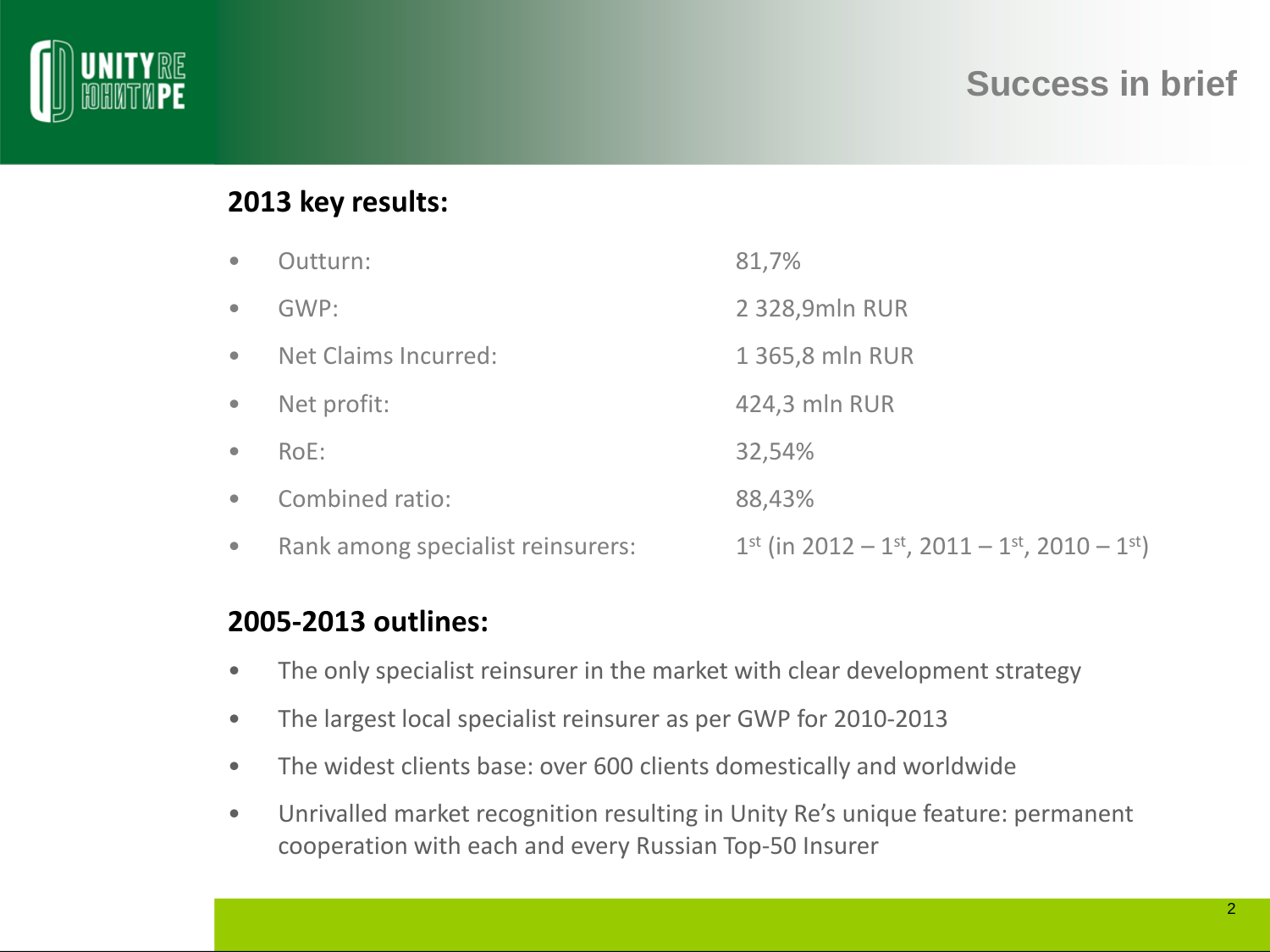

# **Performance Highlights**

|                                  | Leading specialist                          | Ranked 1 <sup>st</sup> by reinsurance GPW among specialist<br>reinsurers in Russia & CIS in 2010-2013                                                               |  |  |
|----------------------------------|---------------------------------------------|---------------------------------------------------------------------------------------------------------------------------------------------------------------------|--|--|
|                                  | <b>Established team</b>                     | Highly regarded & solid management team, wide<br>market acknowledgement                                                                                             |  |  |
|                                  | <b>Strong financial</b><br>performance      | Consistently profitable with strong underlying growth.<br>Prelim. results of 2013 (IFRS Proforma based): Net<br>profit 424,3m RUR; LR 79,09%; CR 88,70%; ROE 32,54% |  |  |
|                                  | Strong capitalisation                       | Exceptionally capitalised with a very strong solvency<br>margin                                                                                                     |  |  |
| <b>Market</b>                    | Rated                                       | Financial Strength Rating from a leading international<br>agency                                                                                                    |  |  |
| <b>Leading</b><br><b>Company</b> | Regional distribution                       | Distribution across the whole of Russia and the former<br><b>USSR territories and overseas</b>                                                                      |  |  |
|                                  | Corporate<br>governance                     | IFRS audited accounts since year-end 2006.<br><b>Experienced Supervisory Board. Operating to</b><br>international standards                                         |  |  |
|                                  | <b>Excellent operational</b><br>performance | 2013: GPW growth - 50,8%; market share 7%; Renewal<br>ratio - 83%; GPW per capita - 97 mln. RUR                                                                     |  |  |
|                                  | Largest and most<br>stable clients' base    | 600+ Ceding companies and brokers from Russia, CIS<br>and overseas                                                                                                  |  |  |
|                                  | <b>Brand</b>                                | A recognizable brand with Russia/FSU; London market;<br><b>MENA region and SEA</b>                                                                                  |  |  |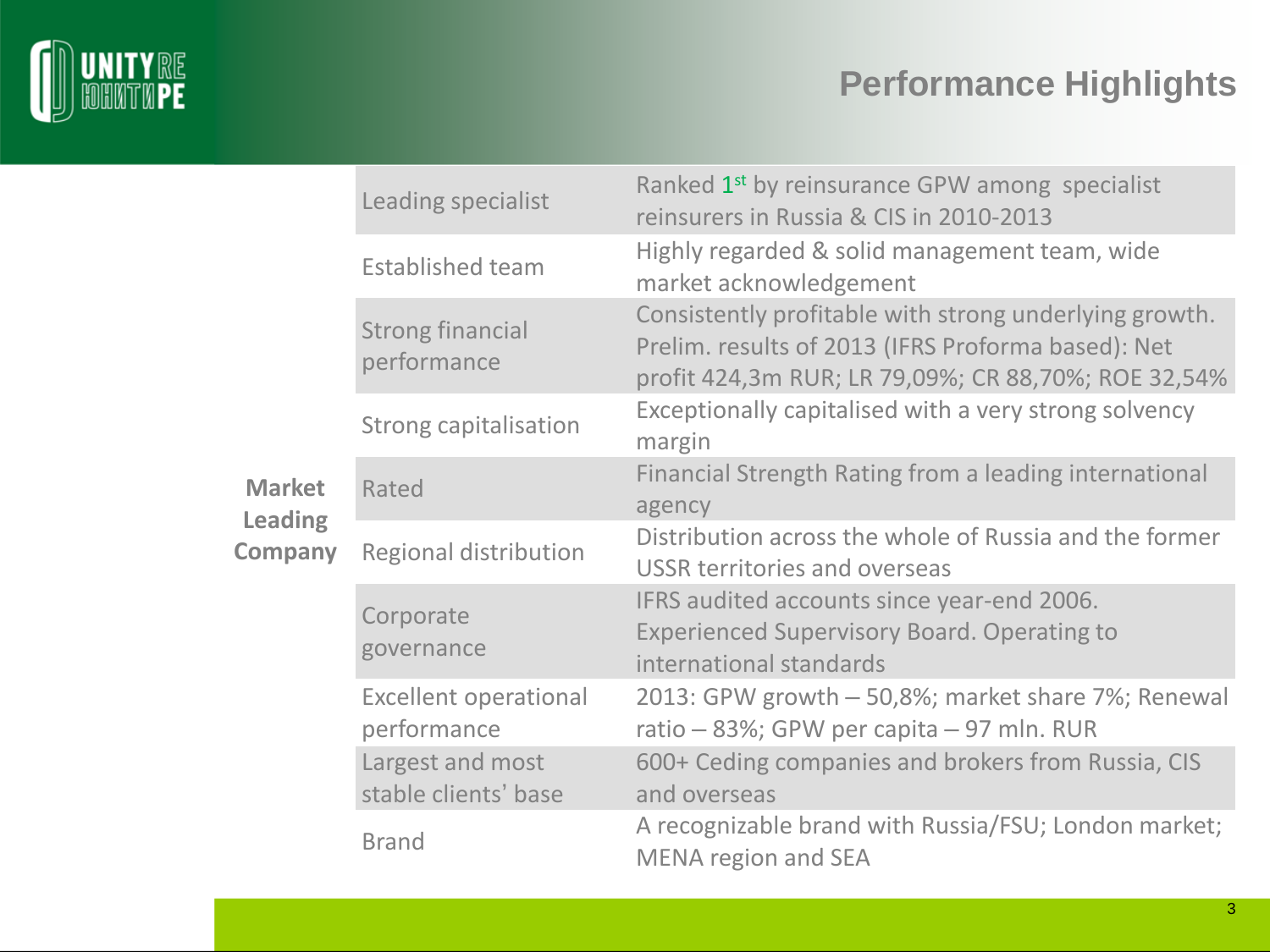

- Total inward reinsurance premiums written in Russia in 2013 are estimated at RUB 44,7 billion (▲5.5%), out of which RUB 12,8 billion (40%) were ceded from abroad
- As the number of insurance companies in Russia has declined from over 1,000 in 2005 to 407 by the end of 2013, the number of companies writing inward reinsurance has also dropped significantly from 199 in 2007 to 98 by the end of 2013 due to both decrease in the number of insurance companies itself and remaining companies focusing more on their core operations
- Similarly, the number of specialist reinsurance companies has also dropped to 13 by the end of 2013, moreover perhaps only top-5 can be considered strong players
- Financial standing becomes even more dominating factor resulting in short security lists of major Insurance Companies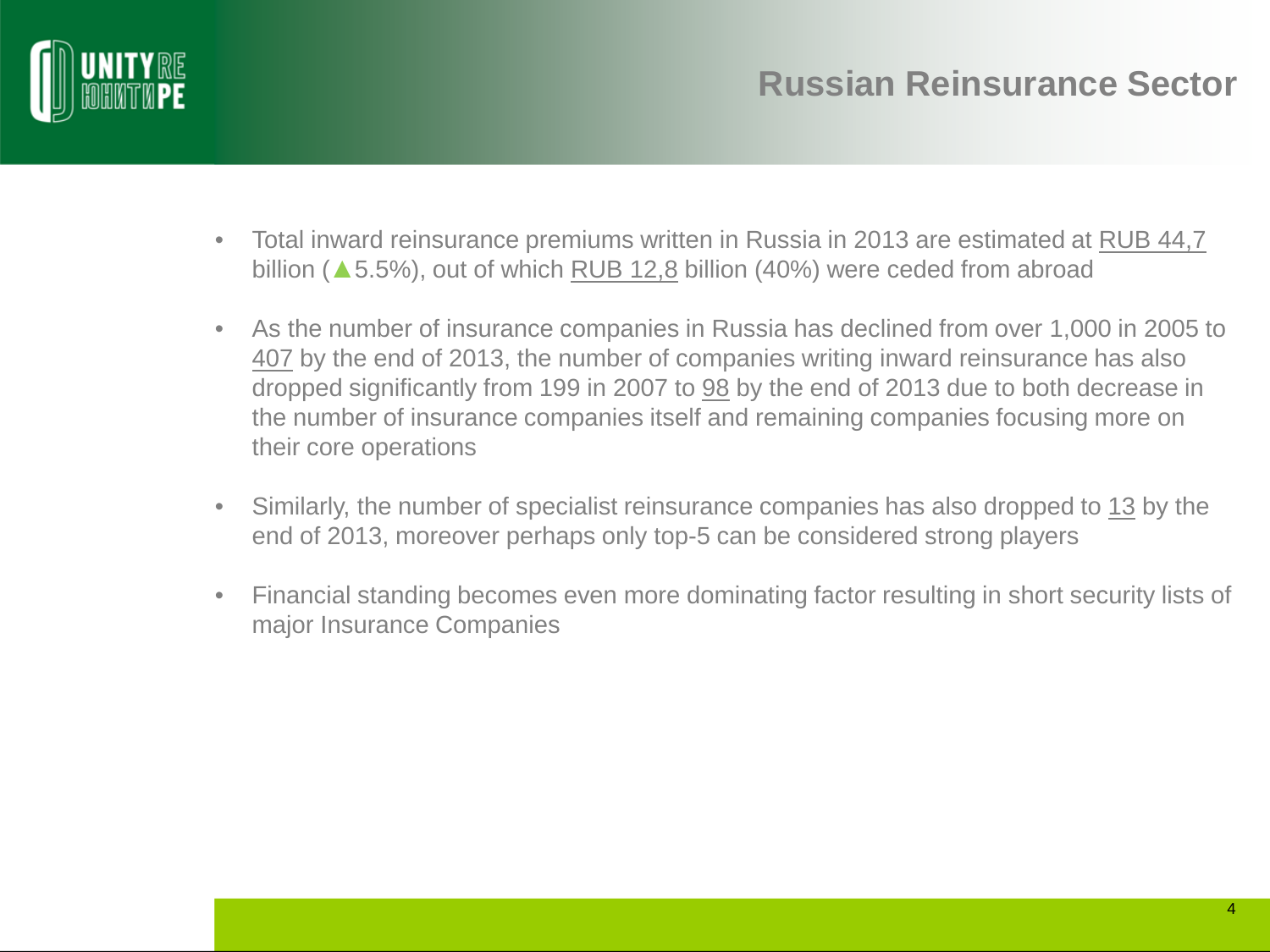

#### **Shrinking Number of Russian Insurance and Reinsurance Companies**

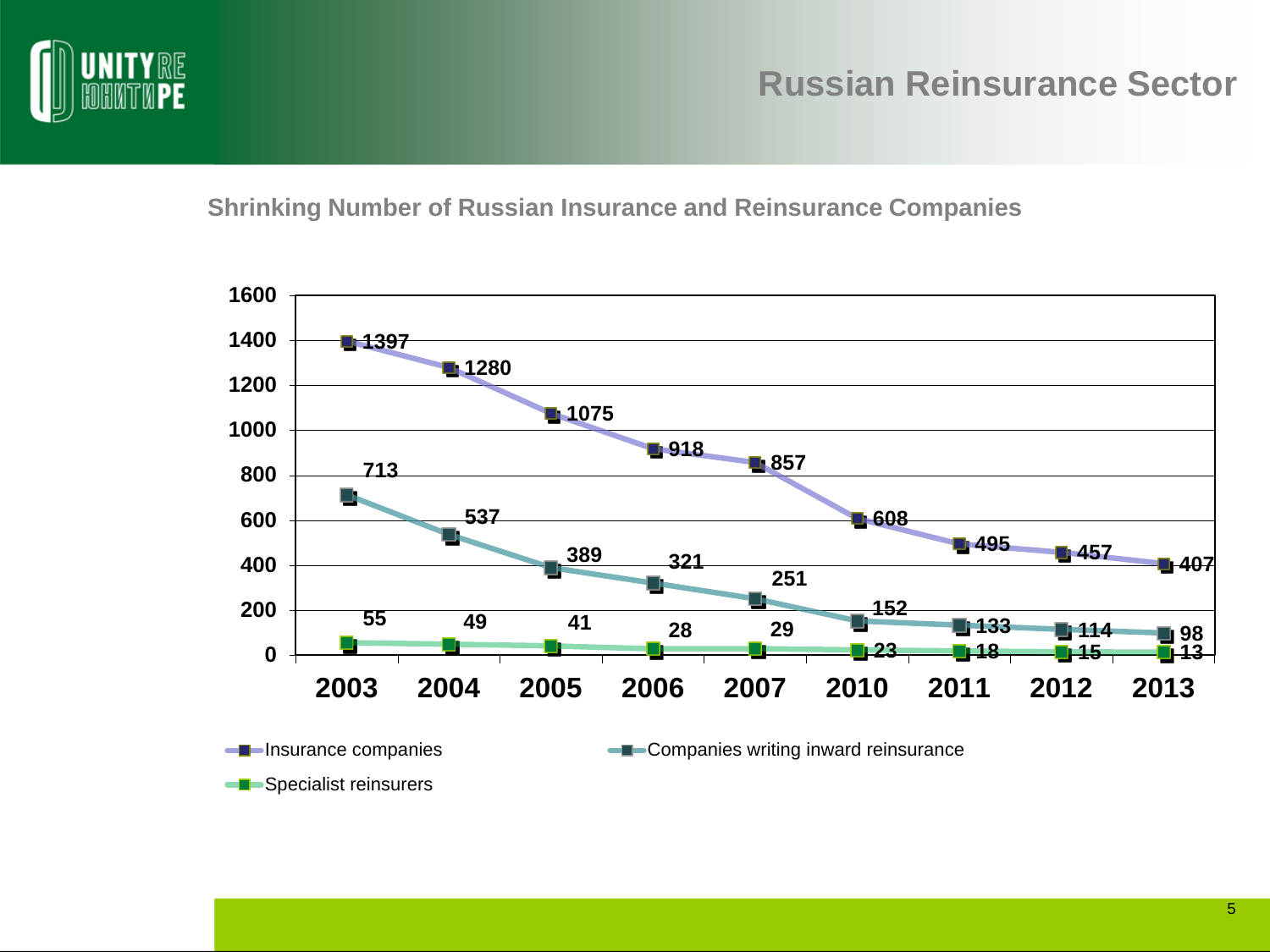

#### **Among Specialist Reinsurance Companies**

| 2013<br><b>Rank</b> | 2012<br><b>Rank</b> | 2011<br><b>Rank</b> | 2010<br><b>Rank</b> | 2009<br><b>Rank</b> | 2008<br><b>Rank</b> | <b>Company</b>             | <b>GPW</b><br><b>RUB '000</b> |
|---------------------|---------------------|---------------------|---------------------|---------------------|---------------------|----------------------------|-------------------------------|
| 1                   | 1                   | 1                   | $\mathbf{1}$        | $\mathbf{3}$        | $\overline{4}$      | <b>Unity Re</b>            | 2 3 2 8 8 7 9                 |
| $\overline{2}$      | 2                   | $\overline{2}$      | $\overline{2}$      | $\overline{4}$      | $\mathbf{1}$        | Moscow Re                  | 1 182 672                     |
| 3                   | $\overline{4}$      | 5                   | 10                  | n/a                 | n/a                 | <b>SCOR</b><br>Reinsurance | 1 118 241                     |
| $\overline{4}$      | 6                   | $\overline{4}$      | 3                   | 2                   | 5                   | <b>Transsib Re</b>         | 764 713                       |
| 5                   | $\overline{7}$      | 6                   | 6                   | 6                   | $\overline{7}$      | <b>Russian Re</b>          | 655 025                       |
| $6\,$               | 5                   | $\hbox{9}$          | n/a                 | n/a                 | n/a                 | Kama Re                    | 602 680                       |
| $\overline{7}$      | 3                   | 3                   | $\overline{4}$      | $\mathbf{1}$        | $\overline{2}$      | <b>Kapital Re</b>          | 578 349                       |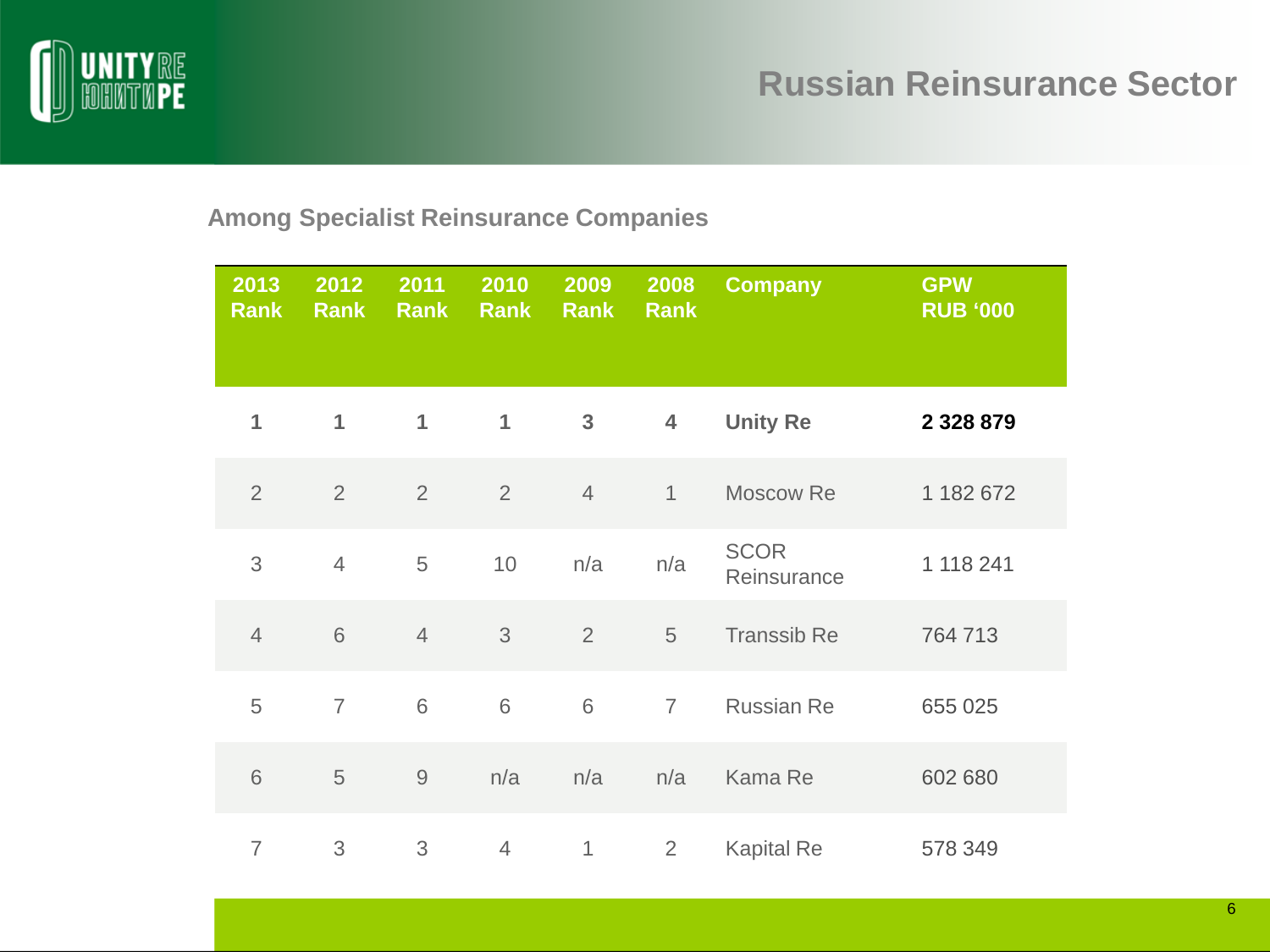

## **Russian Reinsurance Sector**

## **Among all companies writing Inward Reinsurance in 2013**

| <b>Rank</b>    | <b>Company</b>               | <b>GWP, '000 RUR</b> |
|----------------|------------------------------|----------------------|
| $\overline{1}$ | Sogaz                        | 6 122 891            |
| 2              | Ingosstrakh                  | 4 256 326            |
| 3              | <b>Unity Re</b>              | 2 3 2 8 8 7 9        |
| 4              | Kapital Insurance            | 1792045              |
| 5              | <b>ACE</b> Insurance         | 1 436 866            |
| 6              | Moscow Re                    | 1 182 672            |
| $\overline{7}$ | Alfastrakhovanie             | 1 139 592            |
| 8              | <b>SCOR Perestrakhovanie</b> | 1 118 241            |
| 9              | Rosgosstrakh                 | 1 028 962            |
| 10             | <b>VTB</b> Insurance         | 948 610              |
| 11             | Soglasie                     | 814 979              |
| 12             | Allianz                      | 808 266              |
| 13             | <b>Transsib Re</b>           | 764 713              |
| 14             | Reso Garantiya               | 758 613              |
| 15             | Transneft                    | 667 629              |
| 16             | <b>Russian Re</b>            | 655 025              |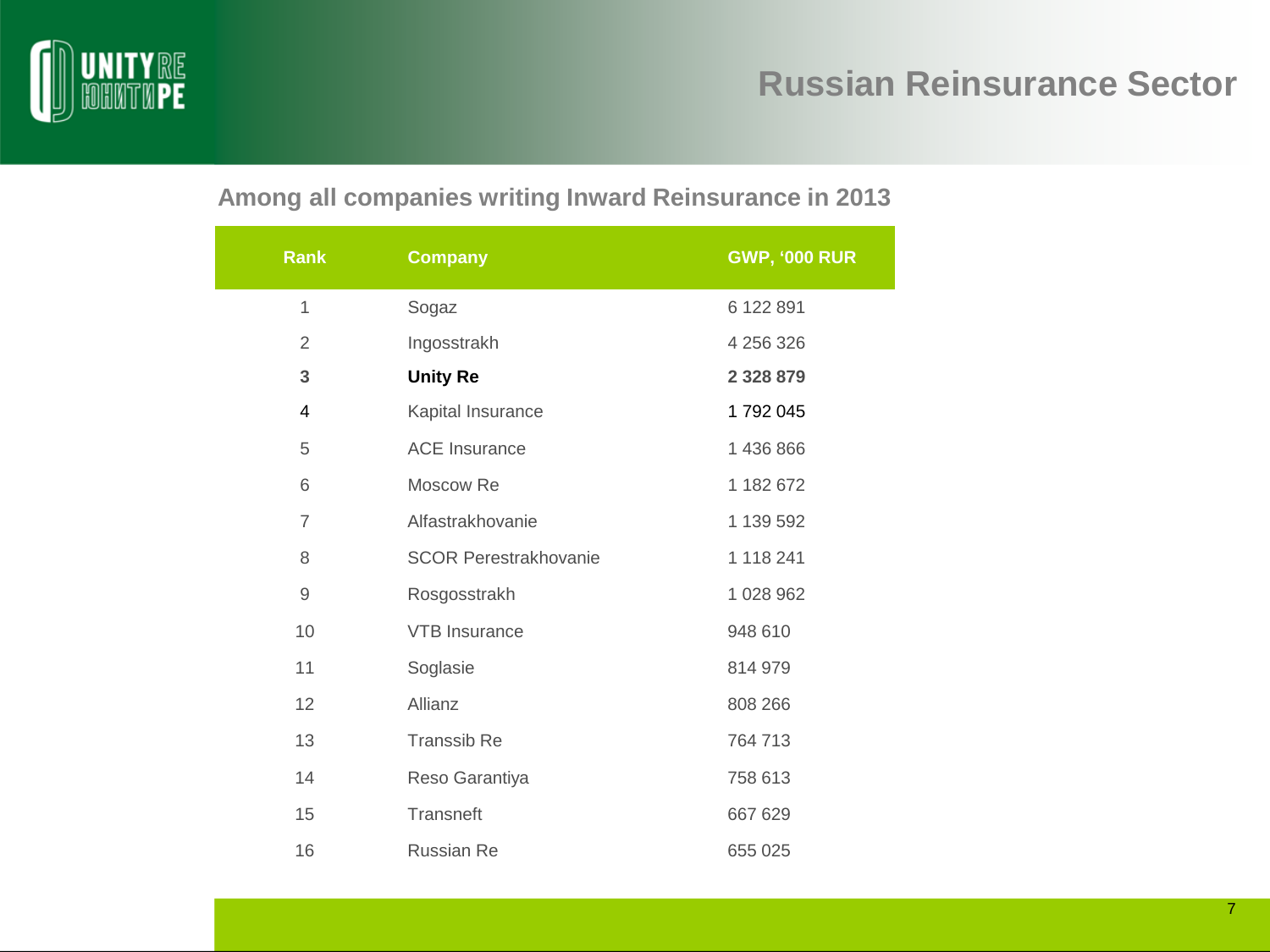

**Key Members of Unity Management**

• **Svetlana Shekhovtsova, Chief Executive officer**

Svetlana graduated in 1975 and worked within the state administration before joining the State Pension Fund in 1990. In 1992, Svetlana joined RESO Garantia as the head of Fareastern Branch before becoming a Deputy Managing Director and responsible for reinsurance in 2000. Svetlana has been the Managing Director of Unity Re since it was formed as RESO Re

• **Marina Shugaeva, First Deputy CEO**

Marina has worked in the insurance industry since 1988 when she started her career at Rosgosstrakh. Marina subsequently joined Victoria Insurance Company as Reinsurance Director and worked at various insurance and reinsurance companies including as CEO of Nasta Re. In 2005, Marina joined Unity Re and is responsible for operations and Russian market development

• **Svetlana Chepeleva, Deputy CEO**

Svetlana has worked in the insurance sector for over 25 years. Between 1986 and 2006, Svetlana worked for Rosgosstrakh, ultimately as the Director of the Reinsurance Department. Svetlana joined Unity Re in 2006 and is the head of underwriting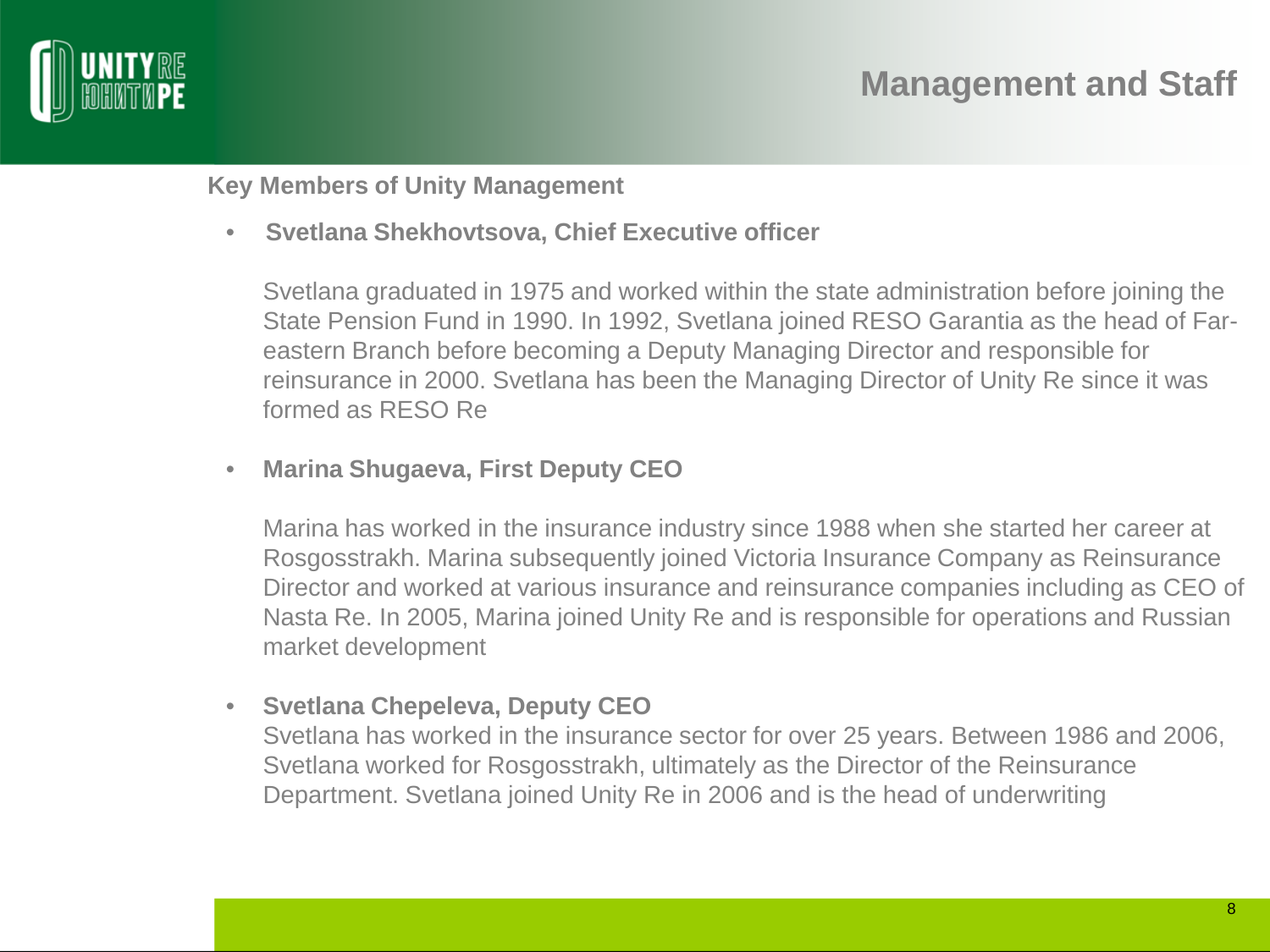

**Key Members of Unity Management (cont'd)**

#### • **Andrey Zimin, Deputy CEO**

Andrey graduated from Leningrad State University in 1988, but subsequently under took further legal training and graduated from the Moscow State Academy of Law in 2000. From 200 to 2006 Andrey was Deputy Head of the legal department in RESO Garantia. In 2006, he joined Unity Re and is responsible for claims and legal matters

#### • **Igor Shekhovtsov, Deputy CEO**

Igor has worked in reinsurance whole his career since 2004 when he started at Malakut Insurance Brokers as a junior expert in aviation department handling MENA placements. Joined Unity Re in 2006, after graduating in 2007 took position of development director. Currently took over his senior colleague position and is responsible for non-domestic business, strategic planning, PR and marketing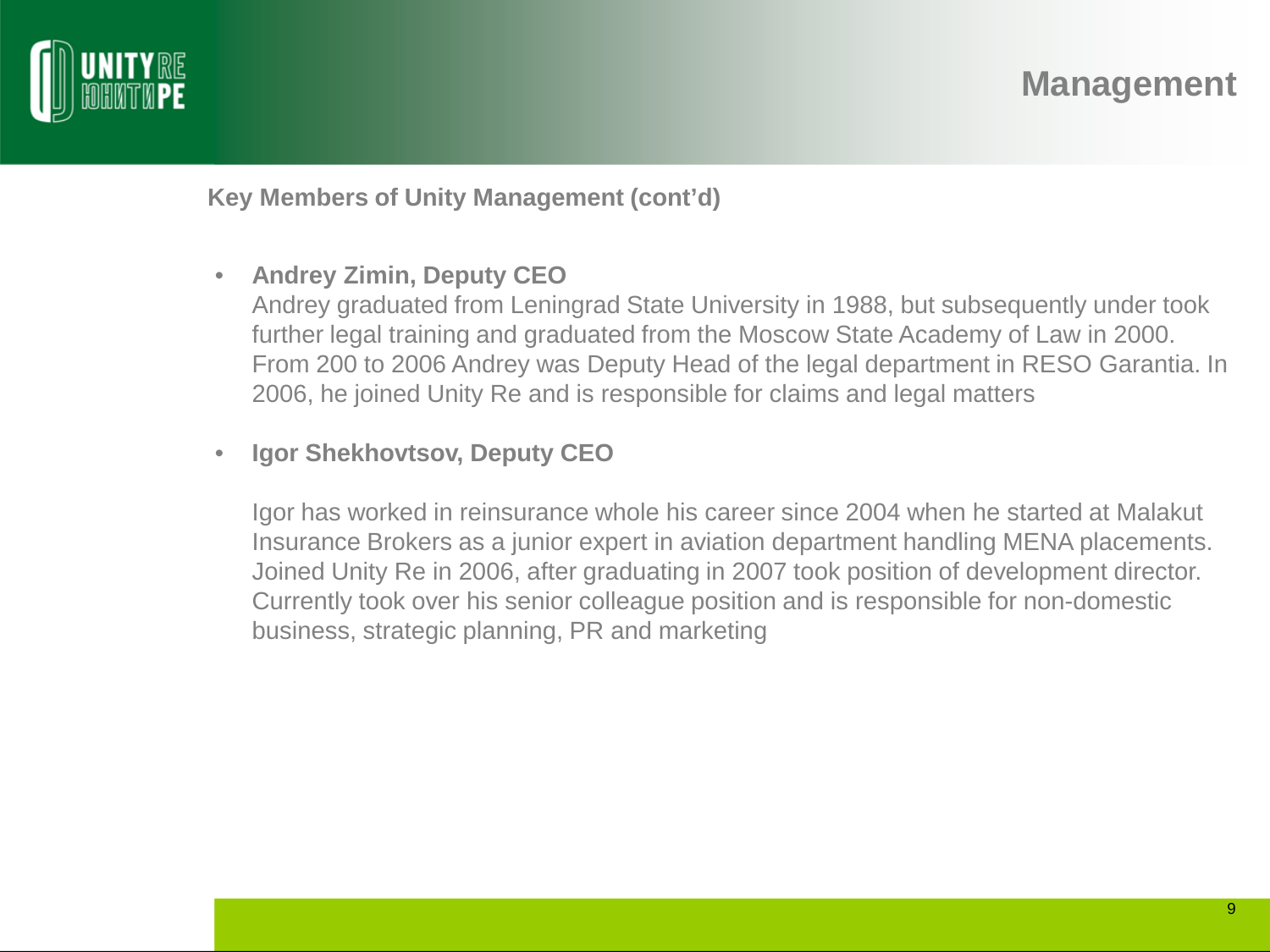

**Portfolio – Premium, Split by Line of Business**



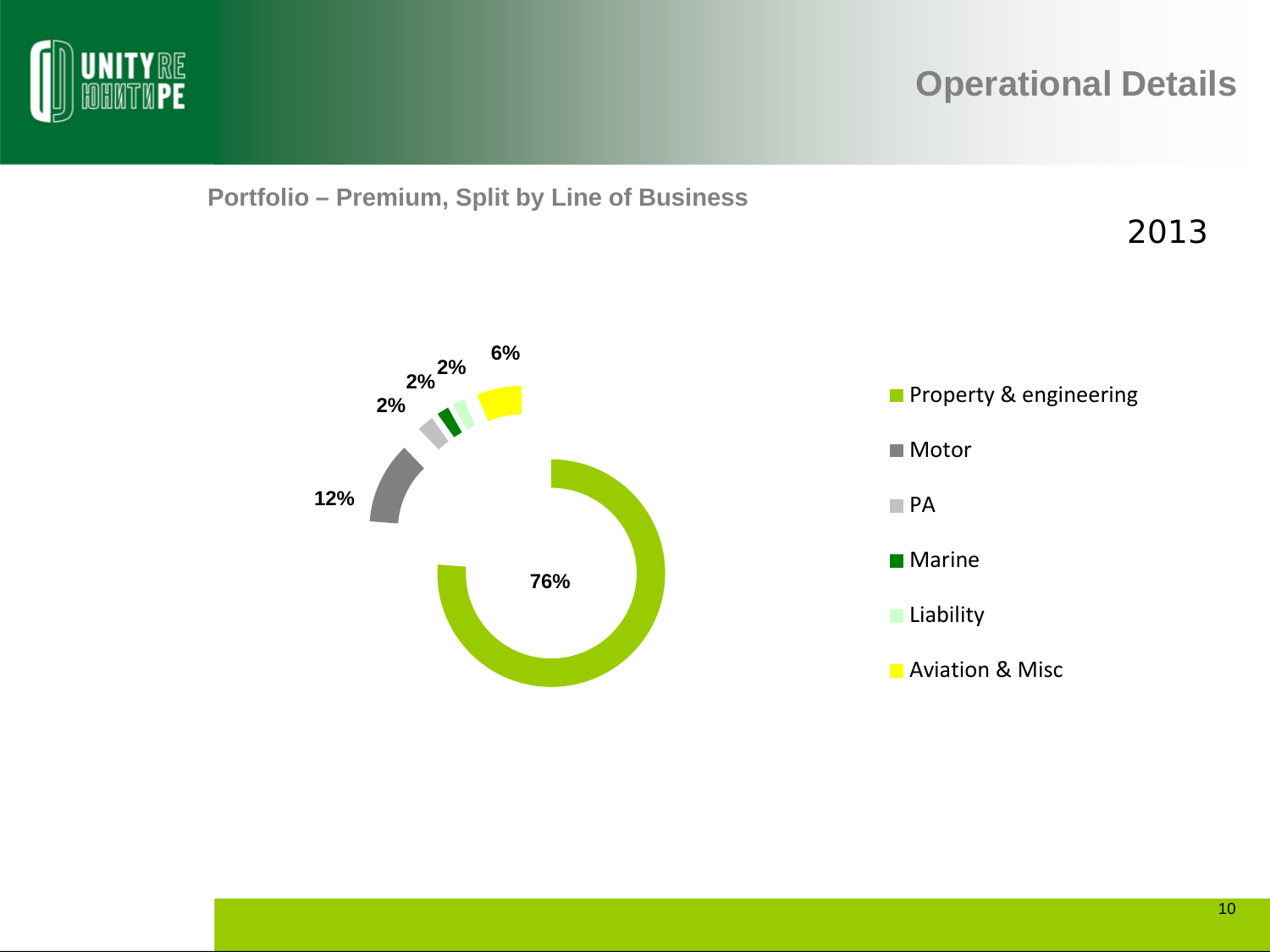





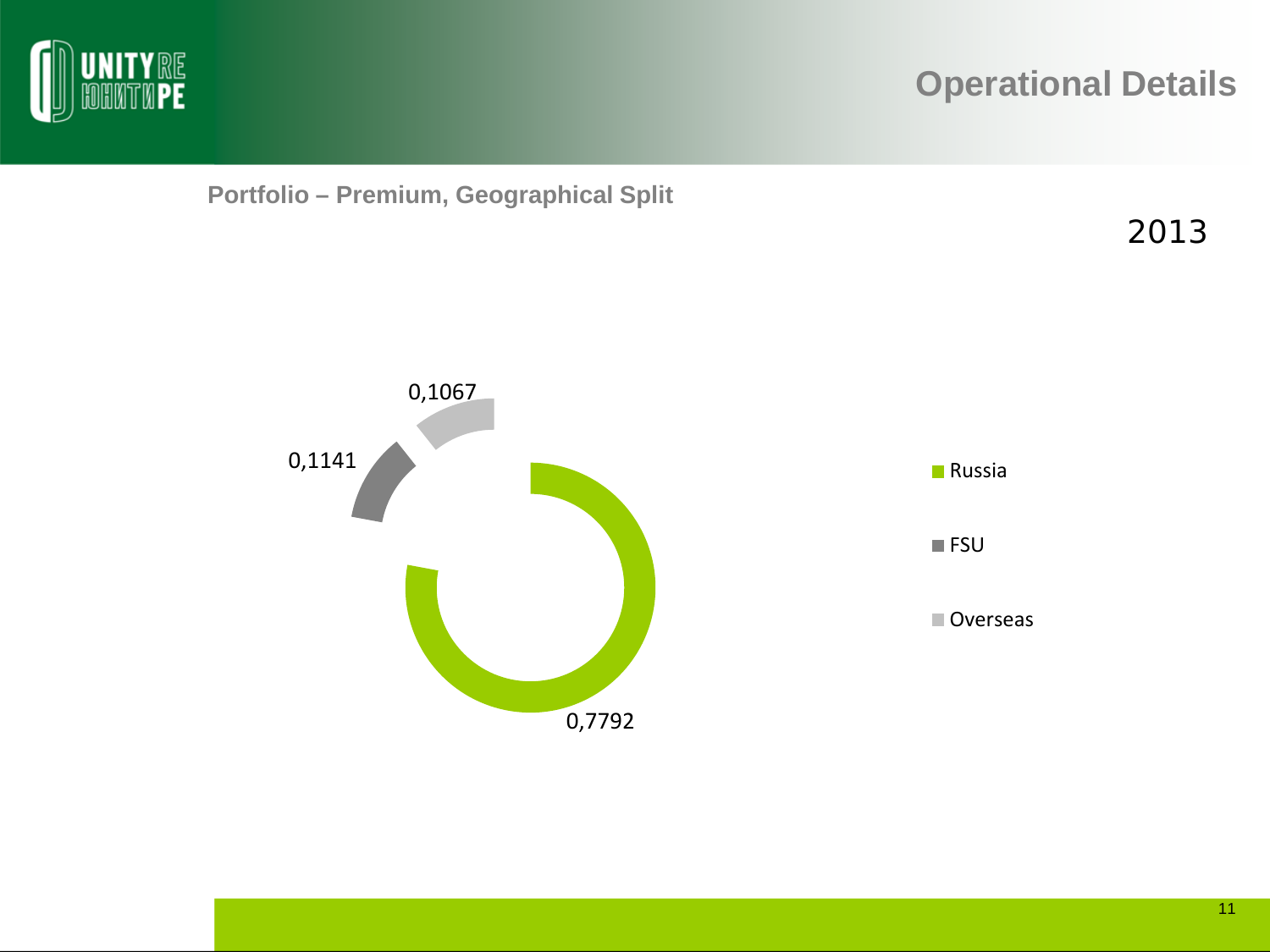

## **Largest Paid Claims 2007-2013**

| <b>Amount paid, mln RUR</b> | Year | <b>Cedant</b>       | <b>Details</b>                                                  |
|-----------------------------|------|---------------------|-----------------------------------------------------------------|
| 75,00                       | 2010 | Sogaz               | Fire at Novokuybyshevsky refinery                               |
| 52,99                       | 2013 | Ingosstrakh         | Fire in pyrolysis gas workshop, Stavrolen refinery, Lukoil J.S. |
| 29,9                        | 2012 | Megaruss D          | Damage to an electronic equipment during transit                |
| 19,7                        | 2007 | Renessans insurance | Explosion of a blust-furnace at Azov-steel plant                |
| 19,4                        | 2010 | Military IC         | Fire at a meat processing plant                                 |
| 17,6                        | 2010 | AzRe                | Loss of a motor yacht                                           |
| 16,7                        | 2012 | Kapital Insurance   | Explosion & fire at Baksanskaya HPP                             |
| 16,5                        | 2010 | <b>ROSNO</b>        | Explosion at Sayano-Shushenskaya HPP                            |
| 16,2                        | 2012 | <b>ASKA</b>         | Damage to the converting equipment at smelter                   |
| 15,9                        | 2011 | Alfastrakhovanie    | Damage to a mining equipment                                    |
| 13,9                        | 2008 | Spasskie vorota     | Fire at an office building                                      |
| 13,8                        | 2010 | <b>ZHASO</b>        | Damage to a rolling stock                                       |
| 13,0                        | 2011 | Soglasie            | Fire at a electrical sub-station                                |
| 12,3                        | 2013 | Asuransi Mega       | Total loss to M/V "Marina Nusantara"                            |
| 12,2                        | 2013 | Ingosstrakh         | Stillage wreckage in warehouse for oil and lubricants           |
| 11,6                        | 2010 | Sogaz               | Damage of railway property after EQ                             |
| 11,1                        | 2006 | KNIC                | Heavy rains' damage to residential property                     |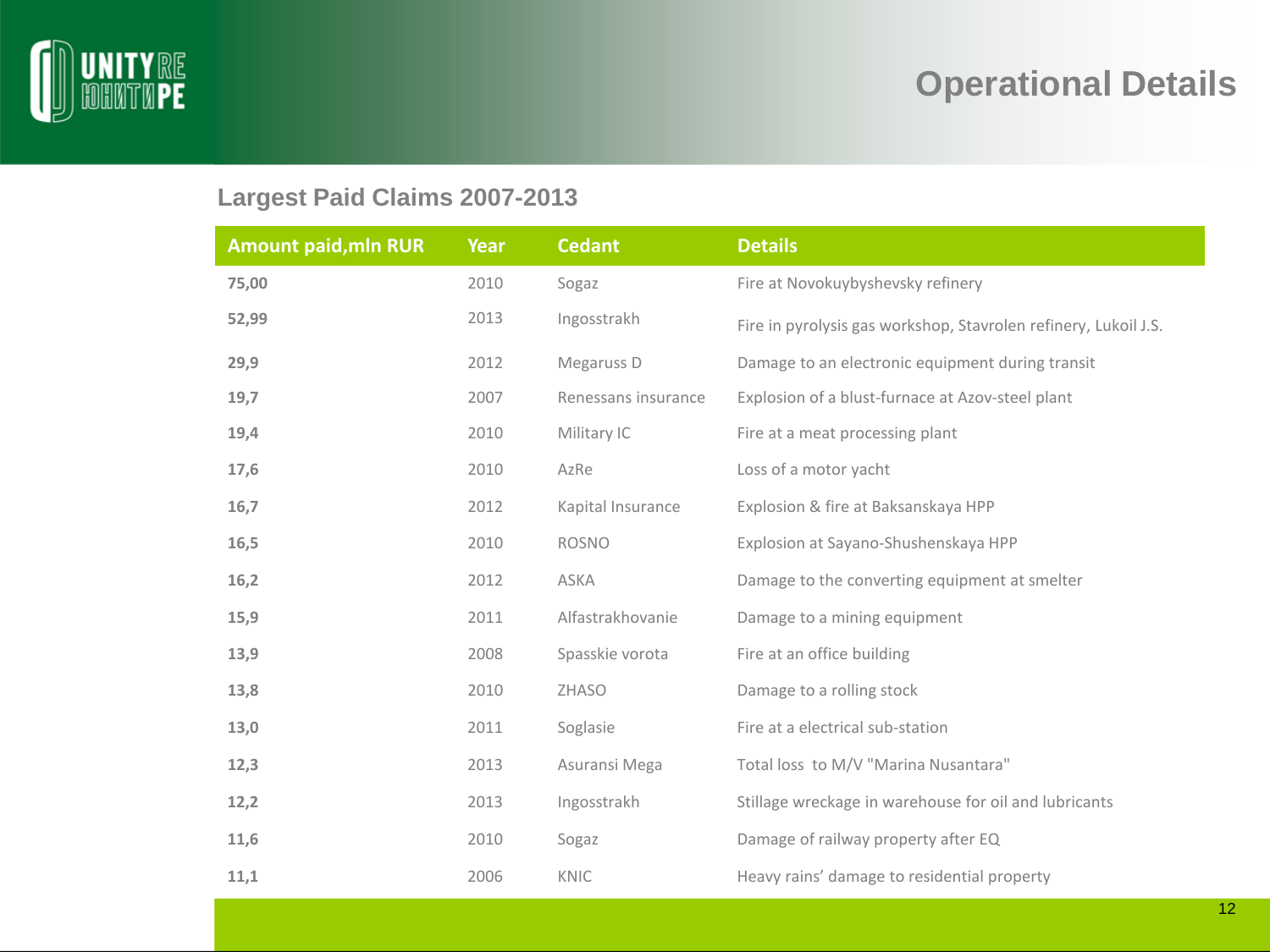![](_page_12_Picture_0.jpeg)

### **Available Capacity 2013**

| <b>LOB</b>                | <b>Maximum line</b><br>Net retention<br><b>Russia &amp; FSU</b><br><b>PML</b> basis | <b>Maximum line</b><br><b>Gross retention</b><br><b>Overseas</b><br><b>PML</b> basis | <b>Maximum line</b><br><b>Gross retention</b><br><b>Russia &amp; FSU</b> |
|---------------------------|-------------------------------------------------------------------------------------|--------------------------------------------------------------------------------------|--------------------------------------------------------------------------|
| Property<br>(FAP/PAR/IAR) | USD 2,000,000                                                                       | USD 5,000,000                                                                        | USD 50,000,000 (for business from Russia/CIS - XOL<br>treaty)            |
| CAR/EAR                   | USD 2,000,000                                                                       | USD 5,000,000                                                                        | USD 50,000,000 (for business from Russia/CIS - XOL<br>treaty)            |
| Energy off-shore          | USD 1,000,000                                                                       | USD 5,000,000                                                                        | $\qquad \qquad -$                                                        |
| Marine hull /<br>P&       | USD 500,000                                                                         | USD 7,000,000                                                                        | USD 7,000,000 (worldwide, XOL treaty)                                    |
| Cargo                     | USD 500,000                                                                         | USD 7,000,000                                                                        | USD 10,000,000 (worldwide, XOL treaty)                                   |
| <b>GTPL</b>               | USD 500,000                                                                         | USD 500,000                                                                          |                                                                          |
| Aviation                  | USD 500,000                                                                         | USD 500,000                                                                          |                                                                          |
| Motor                     | USD 250,000                                                                         | USD 250,000                                                                          | $\qquad \qquad -$                                                        |
| Personal<br>accident      | USD 200,000                                                                         | USD 200,000                                                                          | USD 1,500,000                                                            |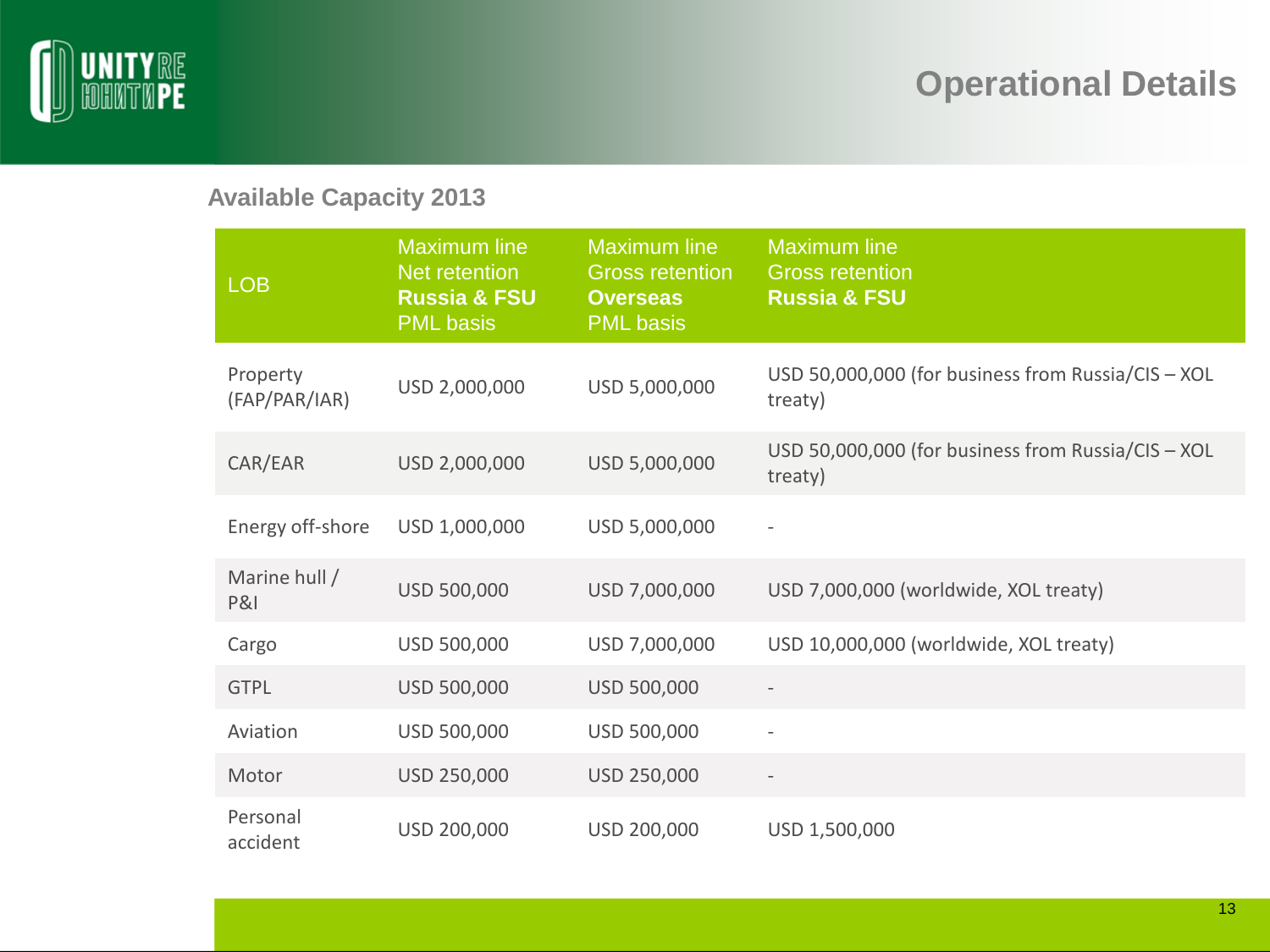![](_page_13_Picture_0.jpeg)

**Treaty Retro Protection structure 2013 – 2014**

| <b>Property</b>                          | <b>Marine hull</b>                     |                                       |
|------------------------------------------|----------------------------------------|---------------------------------------|
| <b>Engineering</b>                       | Cargo                                  |                                       |
| <b>Risk Excess of loss</b>               | Excess of loss                         | <b>Personal accident &amp; Life</b>   |
| Priority - 1 000 000 \$ (1 mln AAD)      | Priority - 500 000 \$                  | Risk & Cat Excess of loss             |
| 1 layer - 1 000 000 \$ xs 1 000 000      | 1 layer - 750 000 \$ xs 500 000 \$     |                                       |
| 2 layer - 8 000 000 \$ xs 2 000 000 \$   | 2 layer - 1 250 000 \$ xs 1 250 000 \$ | Priority - 200 000 \$                 |
|                                          | 3 layer - 2 500 000 \$ xs 2 500 000 \$ |                                       |
| 3 layer - 20 000 000 \$ xs 10 000 000 \$ | 4 layer - 5 000 000\$ xs 5 000 000\$   | 1 layer - 1 300 000 \$ xs 200 000 \$  |
| 4 layer - 20 000 000\$ xs 30 000 000\$   |                                        | 2 layer - 500 000\$ xs 1 500 000\$    |
| Total capacity<br>50 000 000 \$          | Total capacity<br>10 000 000 \$        | <b>Total capacity</b><br>1 500 000 \$ |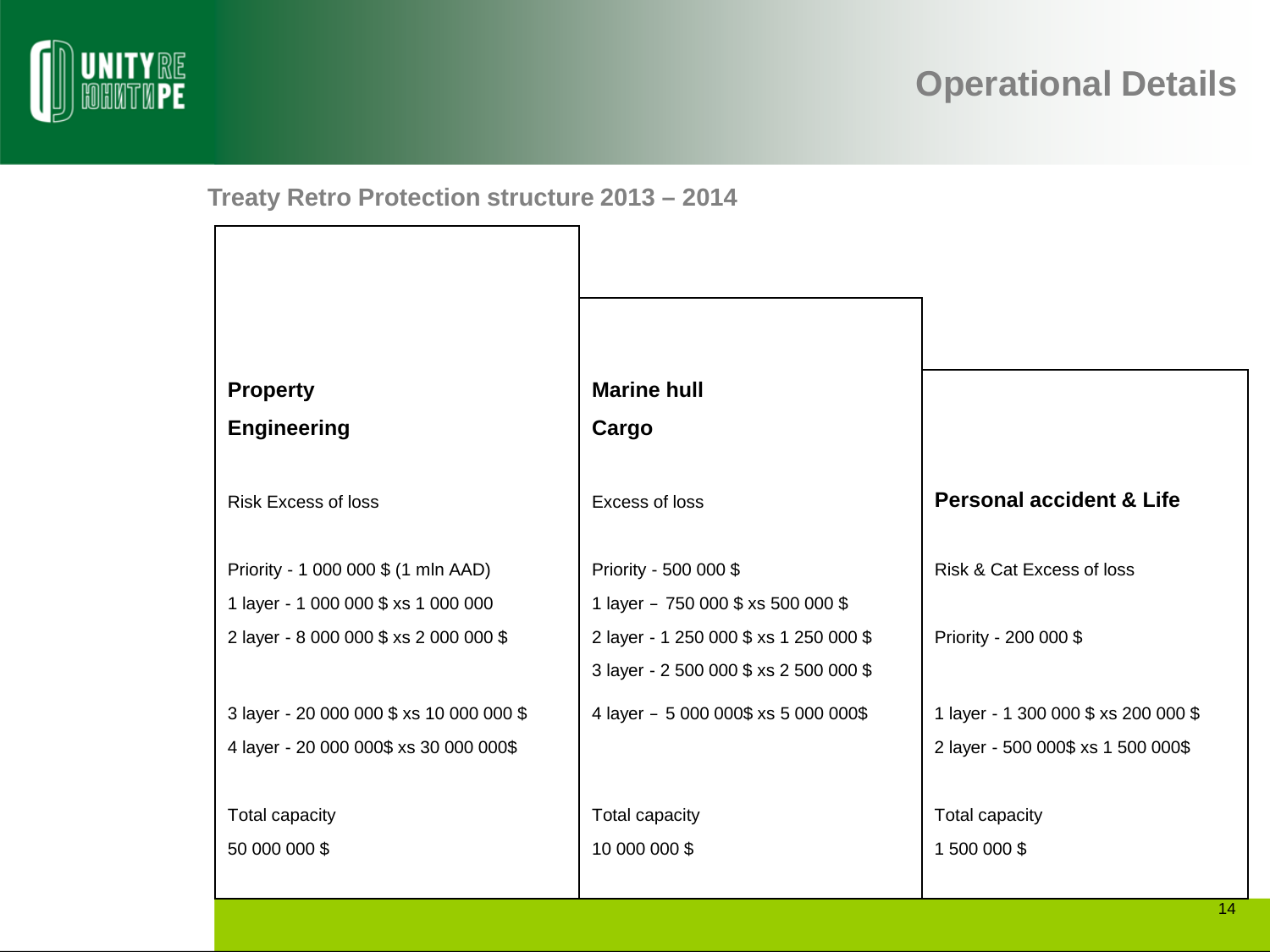![](_page_14_Picture_0.jpeg)

![](_page_14_Figure_2.jpeg)

![](_page_14_Figure_3.jpeg)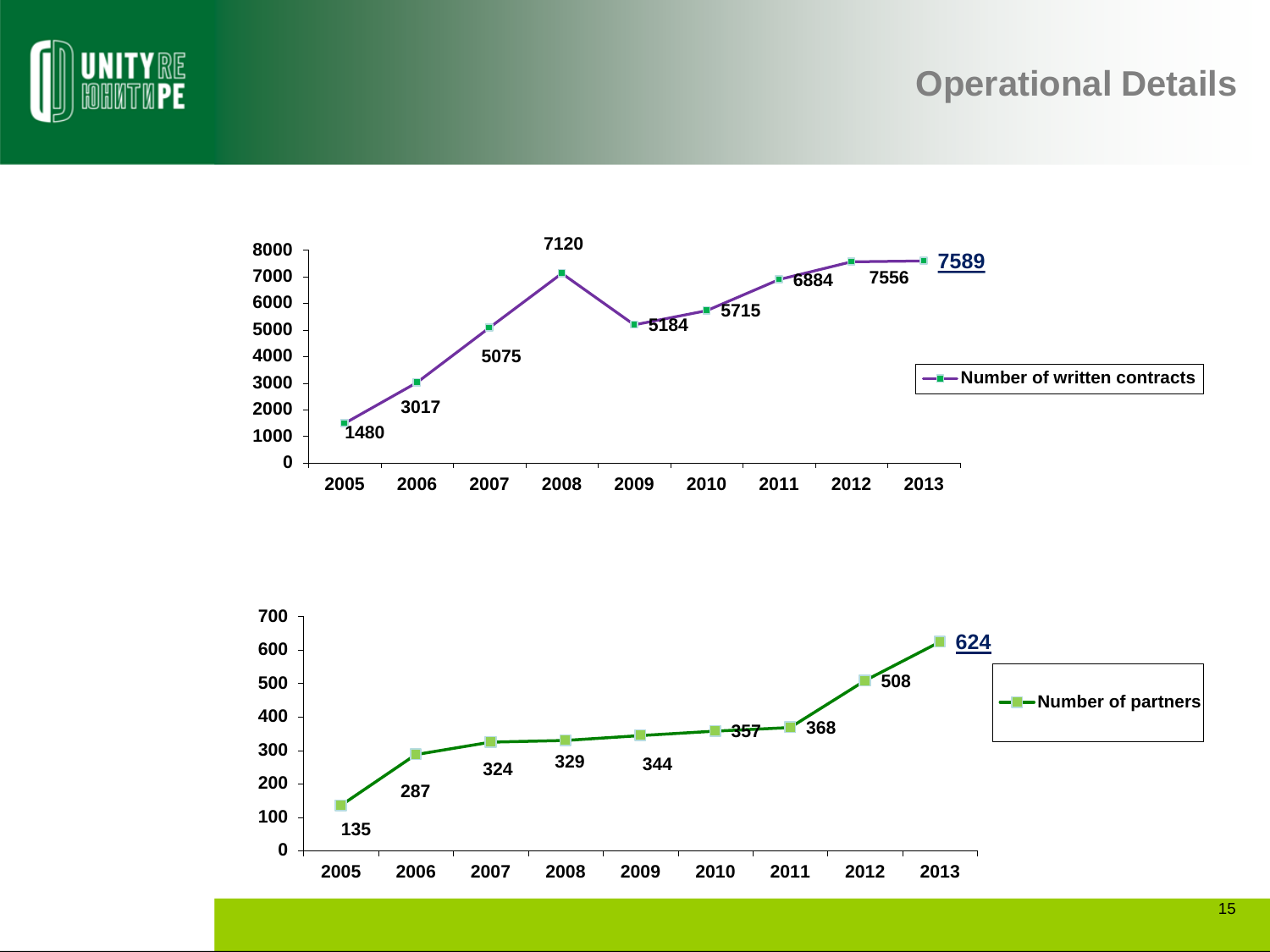![](_page_15_Picture_0.jpeg)

![](_page_15_Figure_2.jpeg)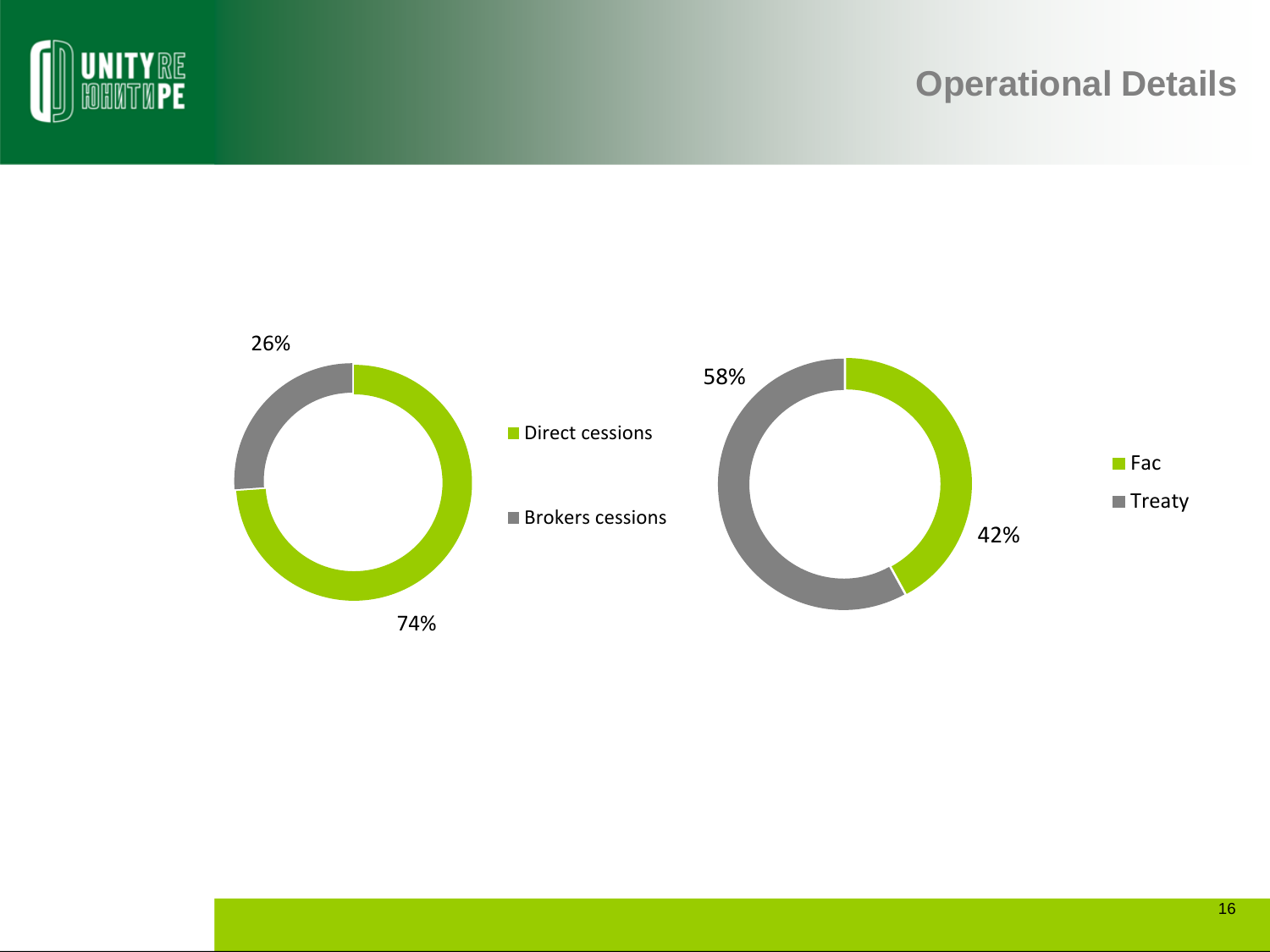![](_page_16_Picture_0.jpeg)

#### **Distribution Channels**

- **600+** Insurance, Reinsurance and Broker companies from Russia, CIS and overseas
- **140+** Insurance companies from Russia. Focused on cooperation with **each and every player from Top-50** (core market)
- **83+** companies from FSU territories, inc. all national market leaders from Ukraine, Kazakhstan, Belarus, Georgia, Azerbaijan, Turkmenistan, Moldova, Uzbekistan
- **130+** brokers worldwide, with our focus set on cooperation with largest insurance brokers operating in Russia, inc.: Marsh, Willis, AonBenfield, Malakut, UIB, JLT, Rifams, AFM,THB/Colemont, and others
- **250+** overseas Ceding companies from around 80 countries comprising Unity Re's global operations